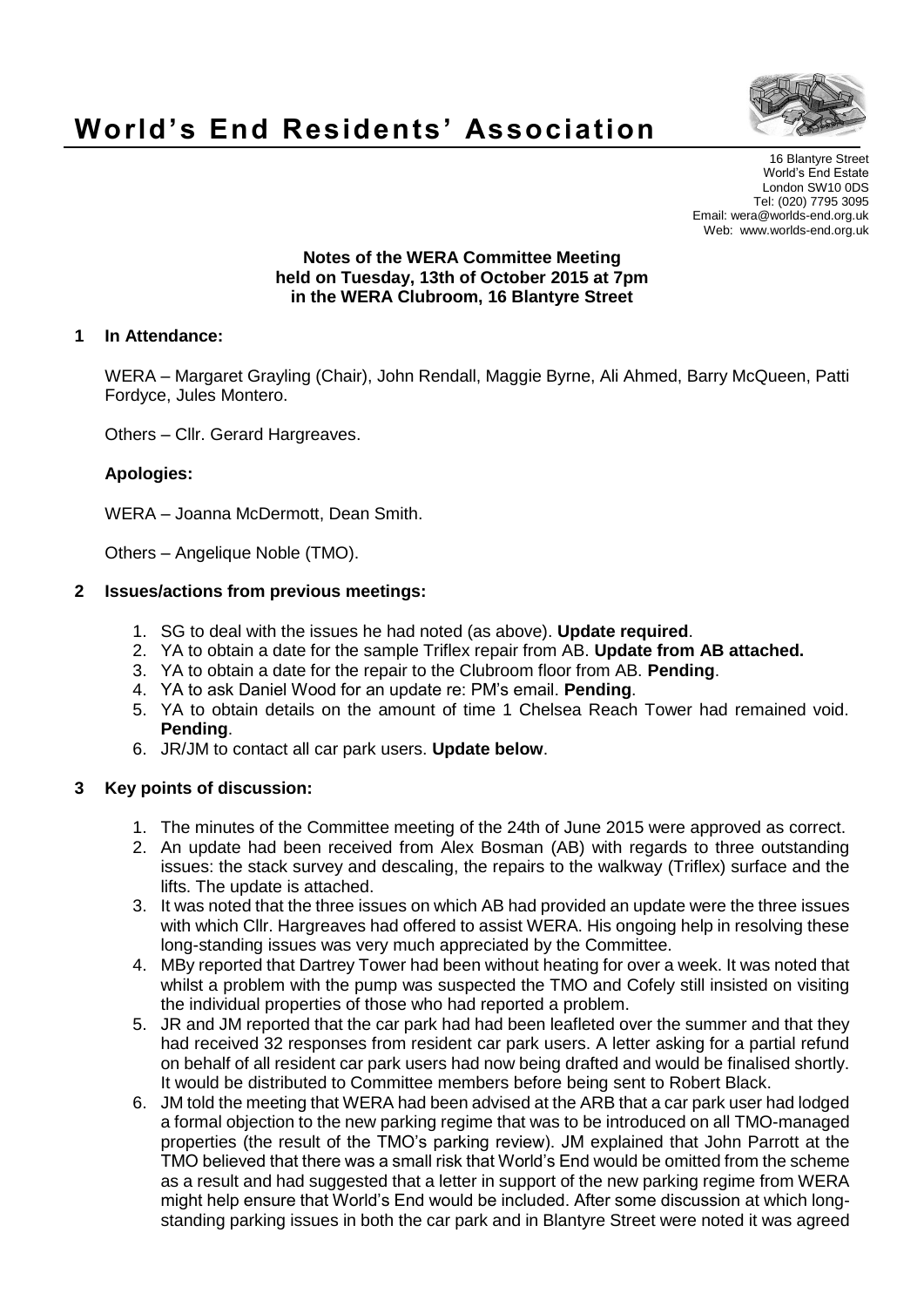to draft a letter in support of the new parking regime to Cllr. Coleridge (it was believed the new parking regime would be the subject of a Council committee hearing in the near future).

- 7. MG told the meeting that the Under 5s were fund raising to take the children on an outing at Christmas and asked the Committee to consider making a sizeable donation. After some discussion it was agreed that WERA would make donation of £250. It was suggested that the Under 5s might be able to secure additional funding from the Council's "City Living Local Life" scheme. It was also suggested that WERA could make an additional donation should the Under 5s be unable to secure all the funding they required.
- 8. A request had been received for the use of the WERA Clubroom for a Yoga class. The request was approved. MG would respond to the request.
- 9. A request had been received for the use of the WERA Clubroom by SMART. The request was approved. MG would respond to the request.
- 10. It was noted that the Big Local had started using the room as an office during the day and would be doing so for about a month. It was confirmed that the Big Local would be making an appropriate donation to WERA.
- 11. JR explained that the Chelsea Theatre had expressed an interest in using the WERA Clubroom during their refurbishment works (expected to commence in July 2016). The request was approved in principal but it was noted that the Clubroom's management arrangements might have changed by then (following the TMO's review into the use of RA Clubroom and the trials underway in the north of the borough). JR would inform the Theatre.
- 12. A request had been received for the use of the WERA Clubroom for the OCS Christmas lunch. The request was approved. MG would inform OCS.
- 13. It was noted that MG, JM and BMq had attended the World's End ARB on the 29th of September. MG noted that the ARB held a significant amount of money (believed to be about £27,000) and proposed that this be used to extend the lift lobby re-glazing works to the 2nd and 4th floor lift lobbies. This was agreed. It was also proposed that some of the funds received from Charter Construction also be used to help fund the extension of the works.
- 14. It was noted that MG and BMq had attended the opening of the new "hidden homes" flats on the site of the former Children's Home in Whistler Walk on the 8th of October.
- 15. It was noted that the Council was holding a public meeting to discuss Crossrail 2 at Chelsea Old Town Hall at 6.30pm on the 3rd of November. All Committee members were encouraged to attend.
- 16. It was noted that Omega Passage and Alexander Passage were not being cleaned properly. The drains in Alexander Passage were often blocked and Omega Passage was filthy and smelt awful. It was noted that both were the responsibility of the Council's highway department. Cllr. Hargreaves offered to investigate.
- 17. It was noted that SMART intended to make use the green space next to the Under 5s (the site of the former "wild garden"). MG noted that a meeting between the Under 5s, Terry Oliver (RBK&C) and John Gaffney (TMO) had already taken place. MG also noted that the TMO planned to make use of the green space below Blantyre Tower for a "children's garden"; the TMO would be inviting local children to help design a garden which the TMO's environmental services team would then implement.
- 18. MG tabled receipts for a total expenditure of £23.48. Payment was approved.
- 19. Barry's questions were tabled. Some items had already been addressed. The following additional points were noted:
	- a) The loss of the cold/drinking water supply to Berenger Tower was reported on the morning of Sunday 27th of September. BMq emailed JM at 8.27am on the morning of Monday 28th of September asking him to make the WERA Clubroom available for residents "to bathe". The Clubroom was not made available at the time. It was noted that the TMO had provided residents with bottled drinking water and the cold/drinking water supply was restored shortly afterwards (it was believed that the pump had failed).
	- b) It was noted that flat 1 Chelsea Reach Tower was now occupied.
	- c) It was noted that WERA did not have a written assurance from the TMO with regards to the use of the funds from Charter Construction. It was agreed that the status of the funds was in need of clarification.
	- d) It was agreed that a finance update would be sent to all Committee members after the meeting.
	- e) It was confirmed that all of the Committee members elected at the AGM (i.e. everyone) had attended at least one meeting since the AGM.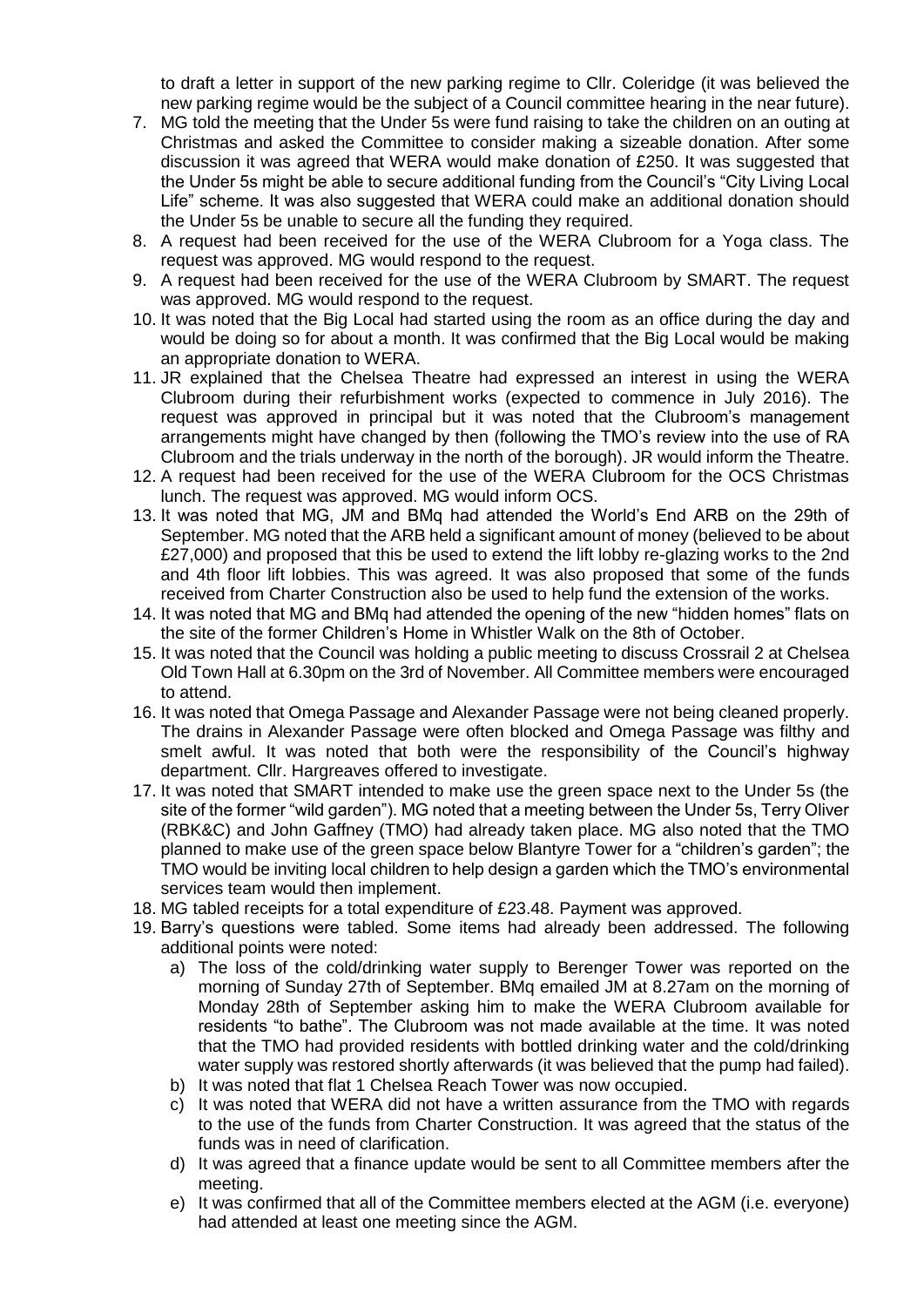- f) BMq asked if WERA was notified of the contractors short listed by the TMO for various contracts. JM stated that the list of short-listed contractors was usually included in the Section 20 stage 2 notice that the TMO usually copied to WERA. BMq asked if WERA had ever commented on any of the contractors listed. JM stated that WERA had never commented on individual contractors although it had previously commented on specific details of the contracts being tendered. BMq asked why WERA did not try to check on the performance history of short-listed contractors by contacting other RAs. JM noted that the Committee had not previously done so and that no-one had ever suggested it.
- g) BMq asked if WERA would be presenting Maria Sharples with a small gift on her taking maternity leave. MG noted that WERA had never previously presented TMO staff with gifts when they were away on a short term or temporary basis (e.g. Amie and Justine), only when they retired (e.g. Neville and James). Individual Committee members were of course free to give members of staff gifts if they so wished.
- h) BMq asked if WERA were going to hold a Christmas party for the estate's pensioners. It was noted that WERA did not currently have any plans for any parties. Several Committee members expressed a willingness to support and/or help fund anyone trying to organise such a party for the estate's elderly residents (as WERA had done the previous year with the party organised by MBy).
- i) BMq suggested that the chairmen of West Row RA and Sir Thomas Moore Estate RA be contacted for ideas on improving the appearance of the World's End Estate as he considered the improvements to those estates "inspirational". Cllr. Hargreaves provided the meeting with the name of the new chairman of the Sir Thomas Moore Estate. Several Committee members noted that some of the improvements at West Row were not to everyone's liking or taste. It was agreed that invitations would be extended to these and other RAs as appropriate.
- 20. It was suggested that WERA hold a number of "resident drop-ins" to enable residents to bring their outstanding issues (issues that had previously been reported to the TMO but not yet resolved) to the Committee's attention. This was agreed.

# **4 Actions arising (in addition to pending items from section 2):**

- 1. JR and JM to finalise the car park letter requesting a partial refund for car park users.
- 2. JM to draft a letter in support of new parking regime to be reviewed before dispatch.
- 3. MG and JR to inform those requesting the use of the Clubroom of the meeting's decisions.
- 4. JM to contact all Committee members and begin organising the resident drop-ins.

## **5 Date of Next Meeting**

The date of the next meeting has not been set.